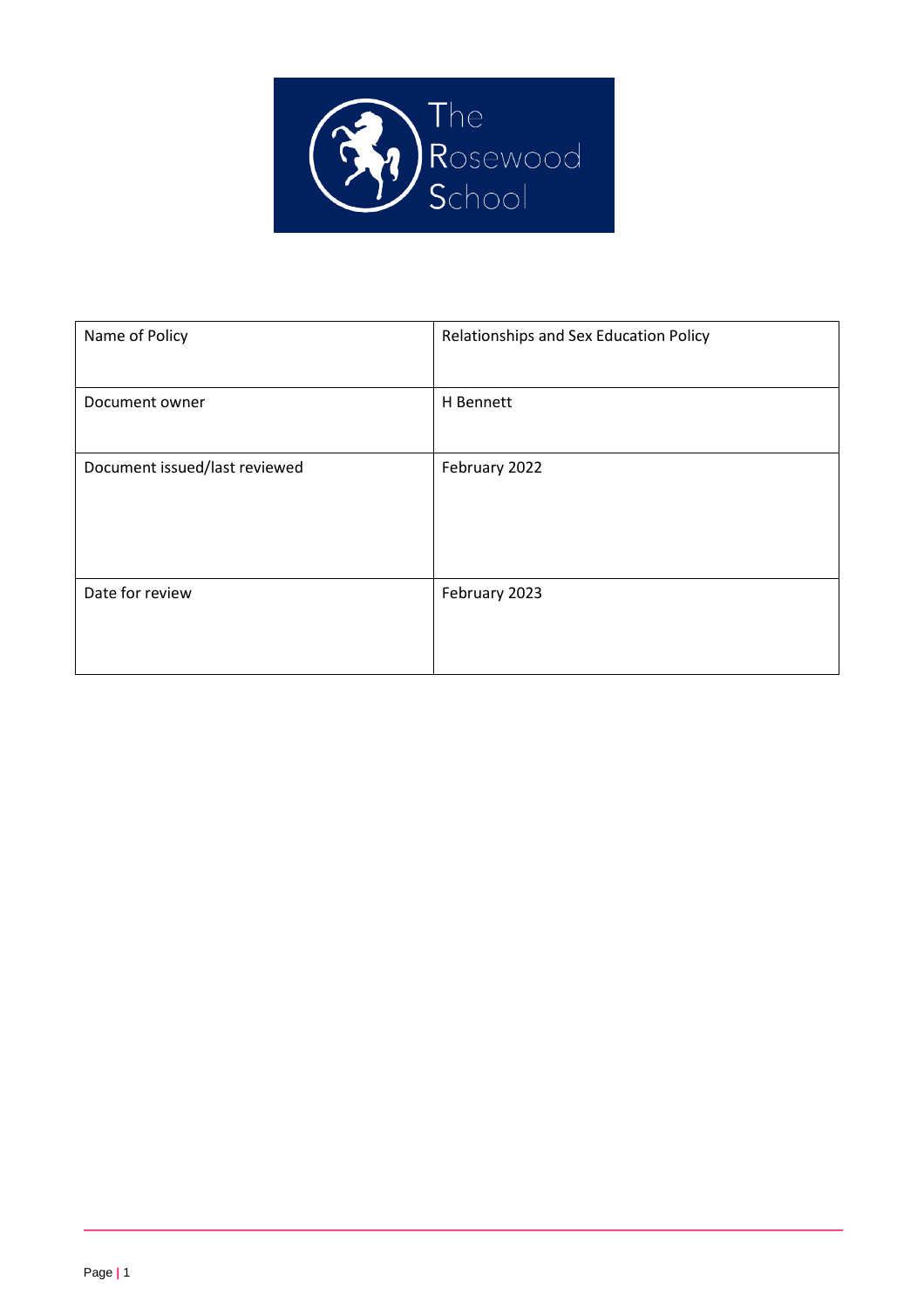## **Contents**

| 1. PSHE/RSE Intent                    | Page 3 |
|---------------------------------------|--------|
| 2. PSHE/ RSE Implementation           | Page 3 |
| 3. PSHE/RSE Impact                    | Page 4 |
| 4. Aims                               | Page 5 |
| 5. Statutory/Legal requirements       | Page 5 |
| 6. Definition                         | Page 5 |
| 7. Curriculum                         | Page 5 |
| 8. Delivery of RSE                    | Page 5 |
| 9. Roles and Responsibilities         | Page 6 |
| 10.<br>Parents right to withdraw      | Page 8 |
| 11.<br>Training                       | Page 8 |
| 12.<br><b>Monitoring Arrangements</b> | Page 9 |
|                                       |        |
|                                       |        |
|                                       |        |
|                                       |        |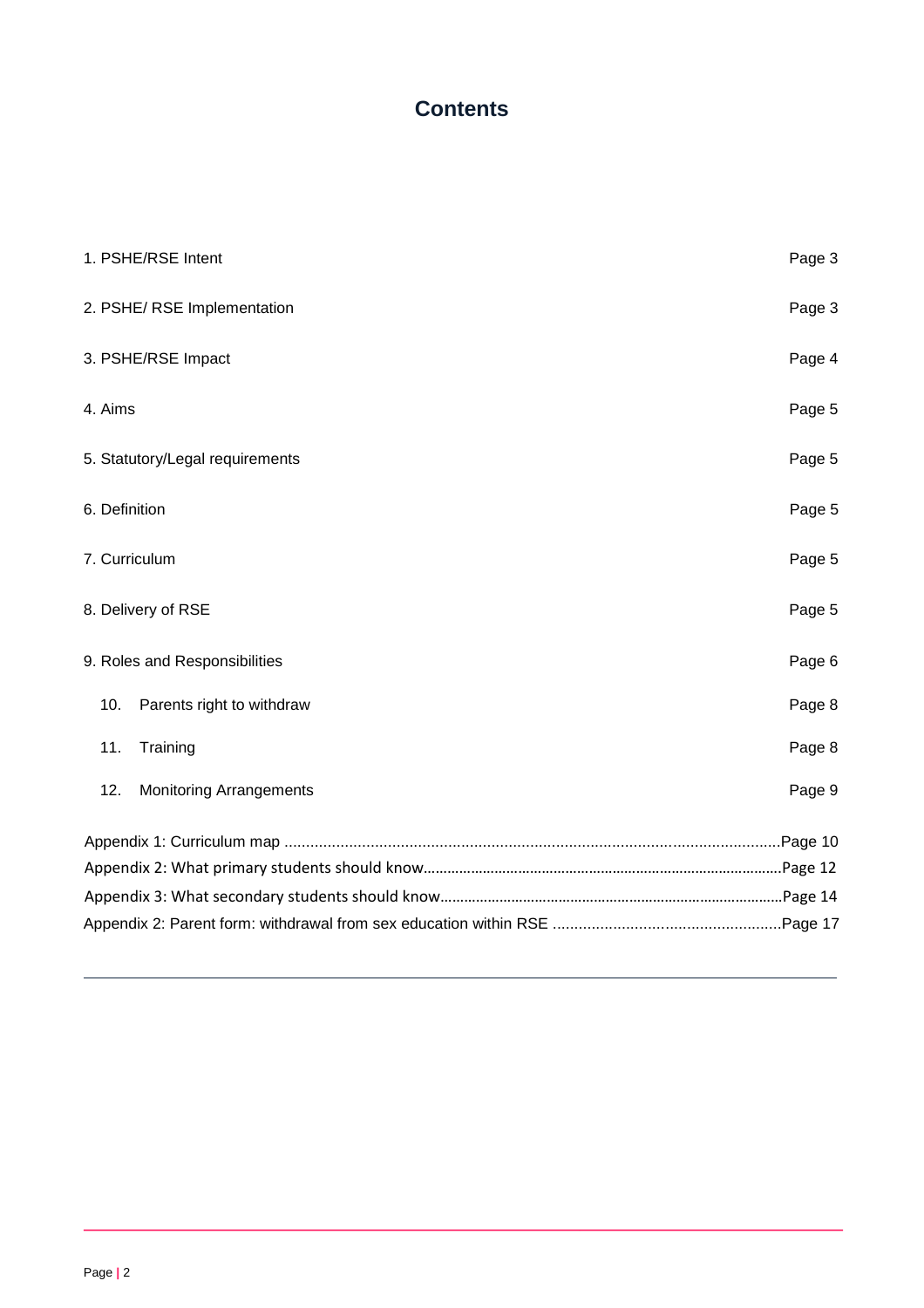# **1. PSHE/RSE Intent**

Personal Social Health Education (PSHE) including Relationships Sex Education (RSE) is at the heart of the Rosewood School's values and ethos and runs throughout all that we do.

Our PSHE/ RSE curriculum aims to enable our children to become healthy, safe, independent, responsible members of society who demonstrate respect and tolerance and who are prepared to face and manage the challenges and opportunities of an ever-changing modern Britain. We endeavour to help our pupils to aspire to be the best they can be, to have dreams for their future and know what is required to reach them. To provide opportunities for our pupils to learn about rights and responsibilities and appreciate what it means to be a valuable member of an ever-changing diverse society.

We will help them to understand and consider many of the moral, social and cultural issues that are part of growing up in Modern Britain and deepen their understanding of the fundamental British values of democracy, individual liberty, the rule of law and mutual respect and tolerance. We will develop their sense of self-worth by playing a positive role in contributing to school life and the wider community and stimulate, challenge and nurture our pupil's spiritual, moral, social and cultural curiosity.

# **2. PSHE/RSE Implementation**

Learners are taught regularly timetabled PSHE / RSE lessons in which staff follow our tailor-made whole school scheme to plan their lessons. Staff who deliver the subject have been on courses and have regular access to the PSHE association for guidance, ensuring the Statutory RSE curriculum is taught. The Curriculum is split into 3 themes and is taught as a spiral curriculum so topics are re-visited in more depth to match the maturity of the pupils.

- Becoming an active citizen (British Values/ what it means to be British)
- Keeping myself safe
- Me and My Relationships (RSE)
- Healthy Lifestyles (Including Emotional Health and Well Being / see separate link on website)
- Me and My Future

Lessons are adapted to meet the needs of each individual class / pupils and to deal with issues as they arise. Lessons are delivered in a way that ensures pupils feel safe and encourages participation by using a variety of teaching approaches with opportunities to develop critical thinking and relationship skills.

Assemblies, themed days, visits and visitors are used to support the teaching and are not used in place of it. We work in partnership with parents informing them about what their children are learning and when required, providing guidance towards resources that can be used at home.

Lessons and school ethos:

- Promote safe, equal, caring and enjoyable relationships and we discuss real-life issues appropriate to the age and stage of pupils, including friendships, families, consent, relationship abuse, sexual exploitation and safe relationships online

- Give a positive view of human sexuality, with honest and medically accurate information, so that pupils can learn about their bodies and sexual and reproductive health in ways that are appropriate to their age and maturity

- Gives pupils opportunities to reflect on values and influences (such as from peers, media, faith and culture)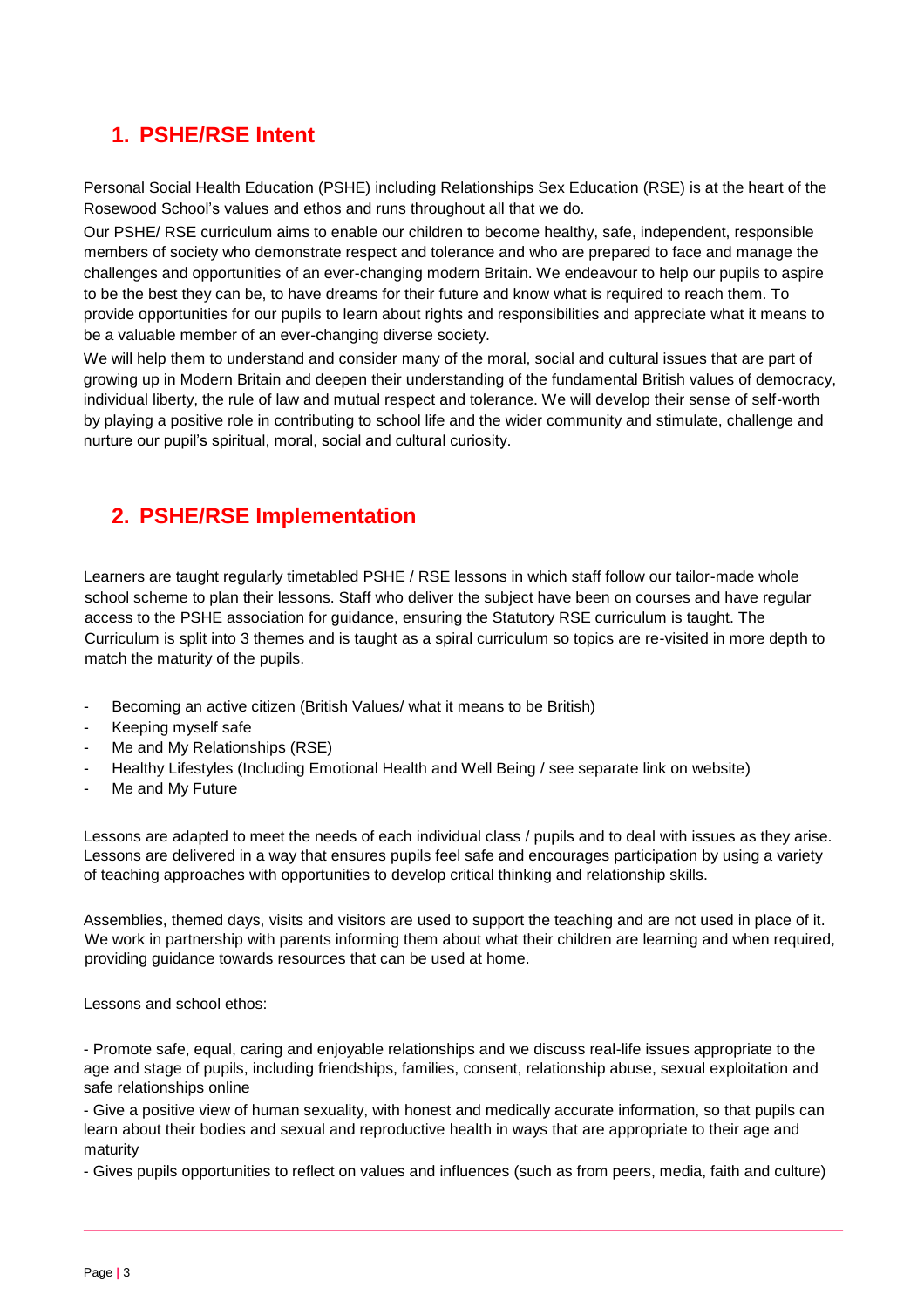# **3. PSHE/RSE Impact**

At the Rosewood School we are proud of the PSHE / RSE work that we deliver. The impact that the PSHE/ RE curriculum will have:

- The evidence being seen through the well-rounded, confident, tolerant and independent learners that leave us at the end of year 11.
- The learner's' attitude, behaviour and demeanour around school, within lessons, at social times in and out in the community demonstrates the respect, tolerance and high aspirations that our pupils have of themselves and each other.
- Learners leave us ready for their next step into further education, apprenticeships or college and are armed with skills, knowledge and understanding that they can take forward into adulthood.
- Our learners leave us prepared for life in an ever-changing modern Britain. They have the tools they need to succeed, keep themselves safe and thrive.

We measure impact by:

- Triangulation of lesson observations and work scrutiny
- Pupil voice
- Carry our annual subject leader/ teaching staff discussions where areas for development are discussed, and for which targets for the year are collaboratively developed.

The outcome of this all goes together to form the coming year's action plans, lesson plans and evaluation of impact.

# **4. Aims**

The aims of relationships and sex education (RSE) at our service are to:

- Provide a framework in which sensitive discussions can take place
- Prepare pupils for puberty, and give them an understanding of sexual development and the importance of health and hygiene
- Help pupils develop feelings of self-respect, confidence and empathy
- Create a positive culture around issues of sexuality and relationships
- Teach pupils the correct vocabulary to describe themselves and their bodies

## **5. Statutory requirements**

This policy has due regard to all relevant legislation and statutory guidance including, but not limited to, the following:

- Equality Act 2010
- The Relationships Education, Relationships and Sex Education and Health Education (England) Regulations 2019
- Children and Social Work Act 2017
- DFE (2021) 'Keeping children safe in education 2021'
- DFE (2021) 'Teaching about relationships, sex and health'
- DFE (2019) 'Relationships Education, Relationships and Sex Education (RSE) and Health Education'
- DFE (2015) 'National curriculum in England: science programmes of study'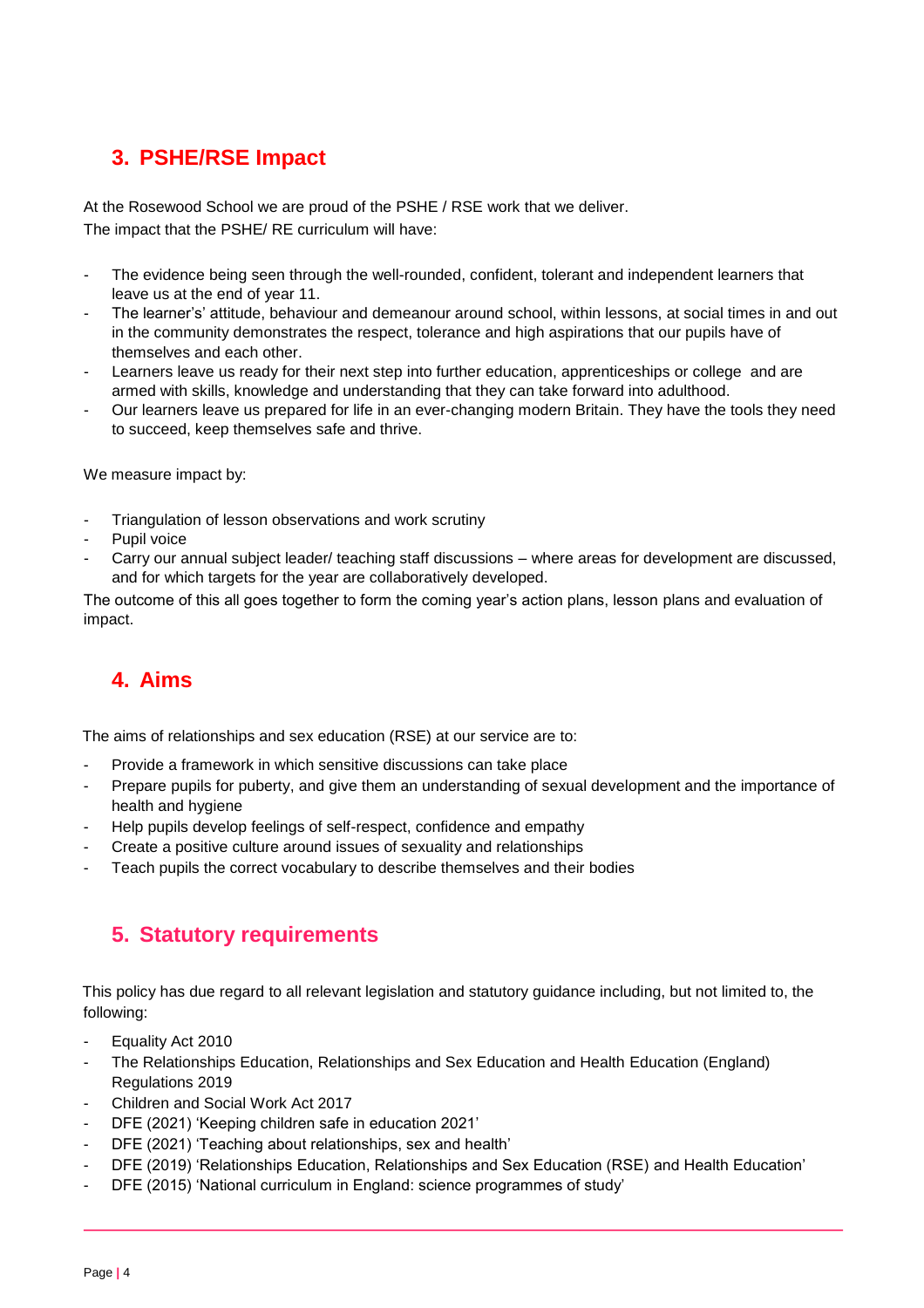This policy operates in conjunction with the following school policies:

- TRS SEND Policy 22
	- TRS Policy for Supporting Positive Behaviour 21-22
- TRS Online safety Policy Oct 21
- TRS Equality Policy 21
- TRS Anti-Bullying Policy 22
- TRS Safeguarding and Child Protection Policy 21-22
- TRS Pupil Emotional Health Wellbeing And Mental Health Policy 22
- TRS Self Harm Policy 22
- TRS Staff Acceptable Use Policy 21

## **6. Definition**

RSE is about the emotional, social and cultural development of pupils, and involves learning about relationships, sexual health, sexuality, healthy lifestyles, diversity and personal identity.

RSE involves a combination of sharing information, and exploring issues and values.

RSE is not about the promotion of sexual activity.

## **7. Curriculum**

Our curriculum is set out as per Appendix 1 but we may need to adapt it as and when necessary.

We have developed the curriculum taking into account the age, needs and feelings of pupils. If pupils ask questions outside the scope of this policy, teachers will respond in an appropriate manner so they are fully informed and don't seek answers online.

Due to the short term nature of the service we cannot aim to deliver all of the outcomes within the curriculum for both primary and secondary pupils, we will focus on teaching key principles.

## **8. Delivery of RSE**

Relationships and RSE will be age-appropriate, building knowledge and life skills over time in a way that prepares pupils for issues they will face. The curriculum will cover the following:

- Different types of relationships, including friendships, family relationships, dealing with strangers and, at secondary school, intimate relationships
- How to recognise, understand and build healthy relationships, including self-respect and respect for others, commitment, tolerance, boundaries and consent, and how to manage conflict, and also how to recognise unhealthy relationships;
- How relationships may affect health and wellbeing, including mental health
- Healthy relationships and safety online (through ICT)
- Factual knowledge, for secondary aged pupils, around sex, sexual health and sexuality, set firmly within the context of relationships.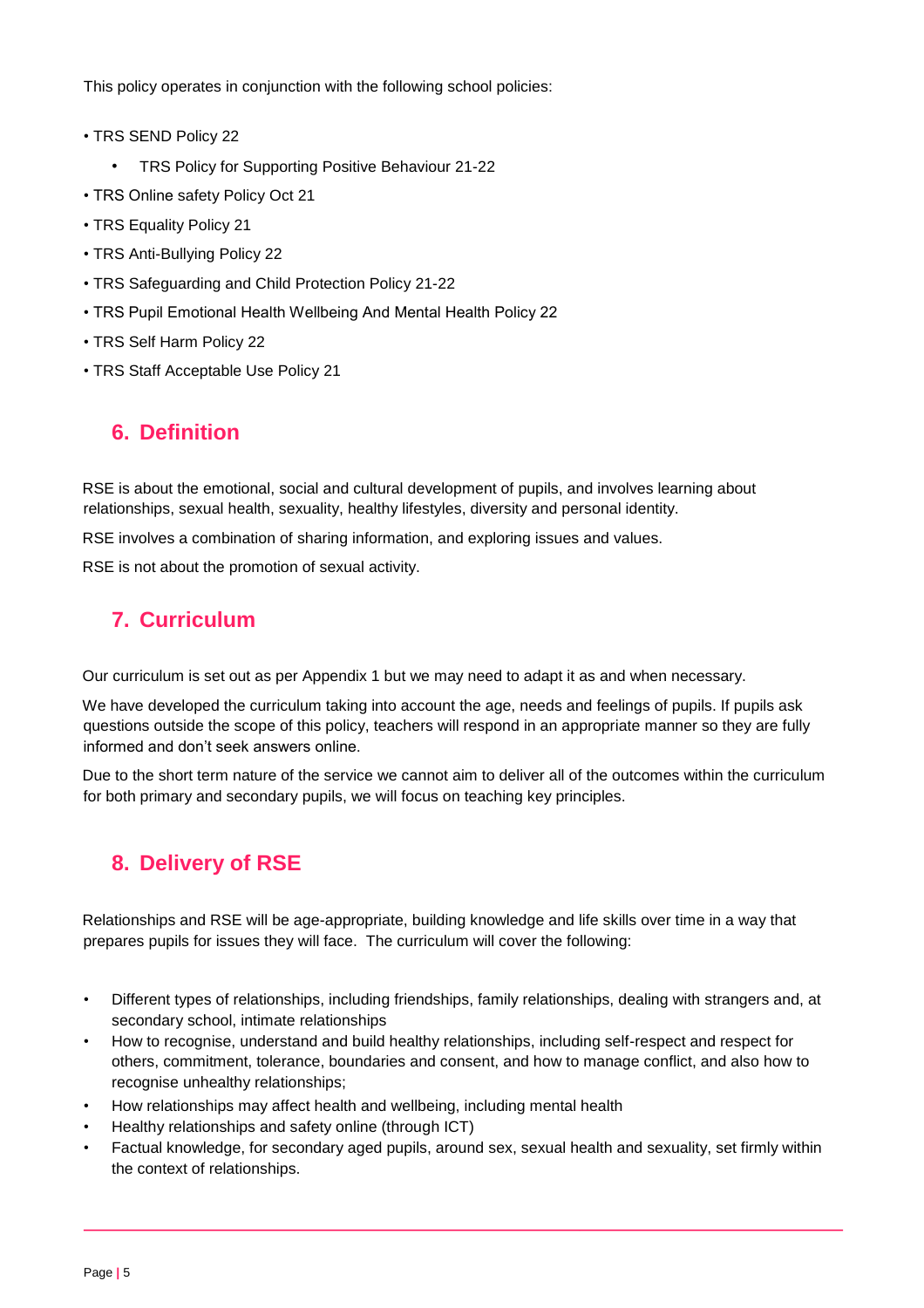The Sex and Relationship education programme as part of PSHE/Enrichment contributes to the positive school ethos; supporting and facilitating the development of young people.

- To promote development of a keen sense of personal identity.
- To encourage pupils to value themselves, and others.
- To allow young people to move with confidence from childhood through adolescence, and into adulthood.
- To encourage pupils to develop appropriate social, and communication skills around the area of building and maintaining relationships.
- To encourage a sense of respect and responsibility for one's self, and for others.

The nature of certain issues with the sex and relationship education curriculum are sensitive, and thus parents may require assurance that all teaching is in accordance with the services' values and ethos.

Pupils will be made aware of appropriate behaviour within the classroom setting. Staff will be trained in how to tackle and respond to inappropriate or difficult questions.

#### **Key principles of effective RSE teaching**

In the context of so many linked areas of learning, teachers should determine the needs of their students and tailor the lessons accordingly. It is important to build on and complement existing knowledge, understanding and skills. The lessons can be adapted to fit specific programmes and differentiated to meet student needs. Howsoever the material is used, all RSE lessons should:

- Be taught within the context of a broader PSHE education programme
- Be taught in a safe classroom environment
- Start from where students are in terms of their existing knowledge, understanding, skills, beliefs and attitudes
- Be taught in a non-judgmental way
- Support gender and LGBT+ equality and challenge all forms of discrimination
- Be grounded in realistic scenarios but not personal experiences
- Provide reliable, accurate information, distinguishing between fact and opinion
- Be taught by teachers who have adequate training and support from colleagues
- Take students' current circumstances and previous experiences into account
- Challenge unrealistic social norms
- Bear in mind the possible influence of pornography and shared sexual images on students' attitudes Assess student progress and provide opportunities for them to evaluate their RSE provision

## **6. Roles and responsibilities**

### **7.1 The Management Committee is responsible for:**

- Ensure all students make progress in achieving the expected educational outcomes.
- Ensure the RSE and health education curriculum is well-led, effectively managed and well-planned.
- Evaluate the quality of provision through regular and effective self-evaluation.
- Ensure that teaching is delivered in ways that is accessible to all students with SEND.
- Provide clear information to parents on the subject content and the right to request that their child is withdrawn.
- Ensure RSE and health education is resourced, staffed and timetabled in a way that ensures the school can fulfil its legal obligations.
- Create and keep up-to-date a separate written statement of this policy and ensuring the statement is published on the school's website and provided free of charge to anyone who requests it.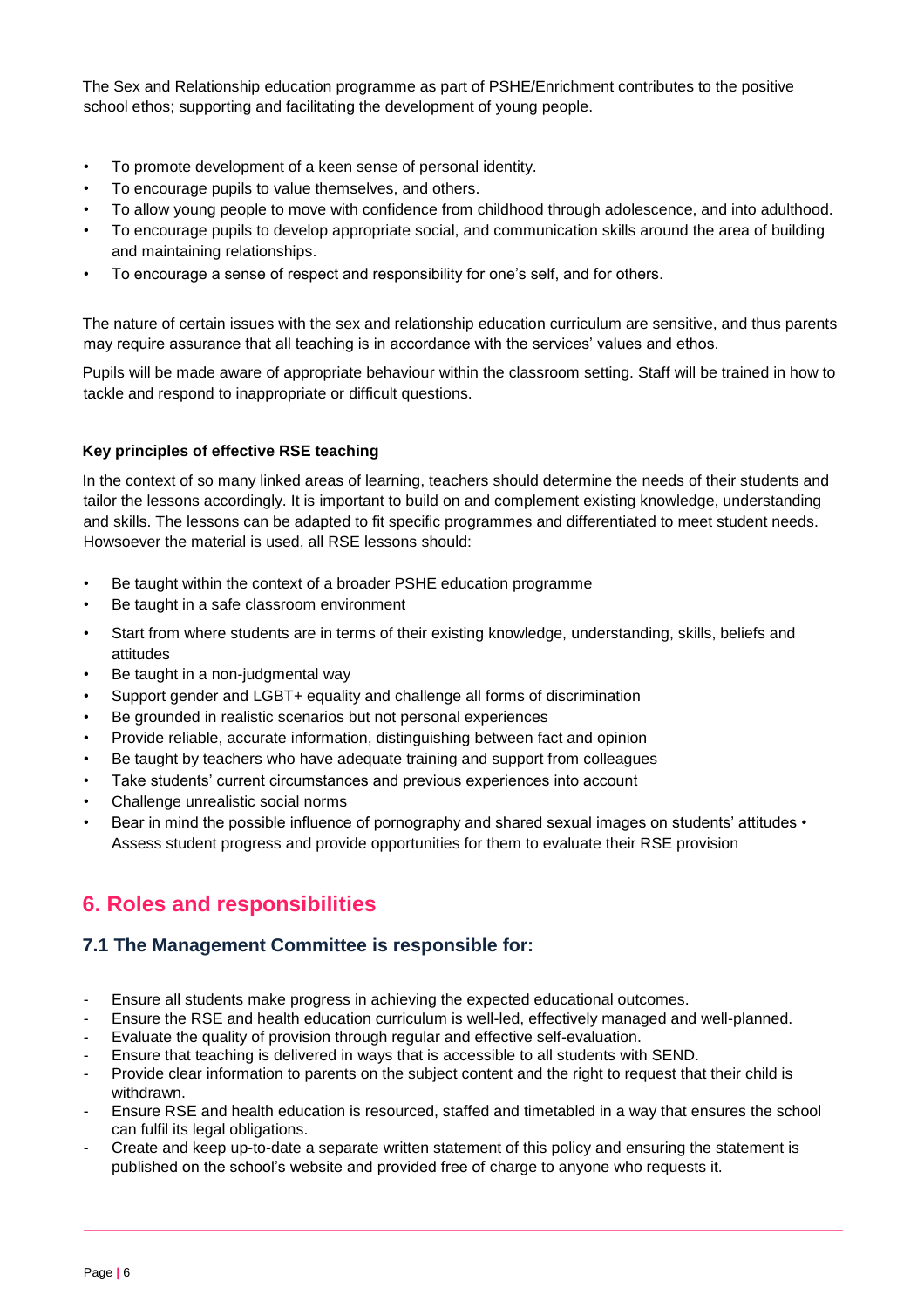### **7.2 The Head teacher**

The Head teacher is responsible for ensuring that RSE is taught consistently across the service, and for managing requests to withdraw pupils from non-statutory components of RSE (see section 8).

- Ensure all staff are suitably trained to deliver the subjects.
- Ensure parents are fully informed of this policy.
- Review all requests to withdraw students from non-statutory elements of the RSE and health education curriculum.
- Discuss withdrawal requests with parents, and the child if appropriate, to ensure their wishes are understood and to clarify the nature and purpose of the curriculum, including the benefits of receiving the education.
- Ensure withdrawn students receive appropriate, purposeful education during the period of withdrawal.
- Encourage parents to be involved in consultations regarding the school's RSE and health education curriculum.
- Review this policy on an annual basis.
- Report to the Management committee on the effectiveness of this policy and the curriculum.

### **7.3 The Personal Development Leader is responsible for:**

Overseeing the delivery of RSE and health education and ensuring that RSE is taught in a way that promotes outstanding practice

- Working closely with colleagues in related curriculum areas to ensure the RSE and health education curriculum compliments, and does not duplicate, the content covered in national curriculum subjects.
- Ensuring the curriculum is age-appropriate and of high-quality.
- Reviewing changes to the RSE and health education curriculum and advising on their implementation.
- Monitoring the learning and teaching of RSE and health education, providing support to staff where
- necessary. - Ensuring the continuity and progression between each year group.
- Helping to develop colleagues' expertise in the subject.
- Ensuring teachers are provided with adequate resources to support teaching of the curriculum.
- Ensuring the school meets its statutory requirements in relation to RSE and health Education
- Leading staff meetings and ensuring all members of staff involved in the curriculum have received the appropriate training.
- Organising, providing and monitoring CPD opportunities in the subject.
- Ensuring the correct standards are met for recording and assessing student performance.
- Monitoring and evaluating the effectiveness of the subjects and providing reports to the Head teacher

### **7.4 Curriculum Leaders are responsible for:**

- Delivering RSE and health education in a sensitive way and that is of a high-quality and appropriate for each year group.

- Ensuring they do not express personal views or beliefs when delivering the curriculum.

- Planning lessons effectively, ensuring a range of appropriate teaching methods and resources are used to cover the content.

- Modelling positive attitudes to RSE and health education.

- Liaising with the SENCO about identifying and responding to the individual needs of students with SEND.

- Liaising with the Personal Development Leader about key topics, resources and support for individual students.

- Monitoring student progress in RSE and health education.

- Reporting any concerns regarding the teaching of RSE or health education to the Personal Development Leader or a member of the SLT.

- Reporting any safeguarding concerns or disclosures that students may make as a result of the subject content to the DSL.

-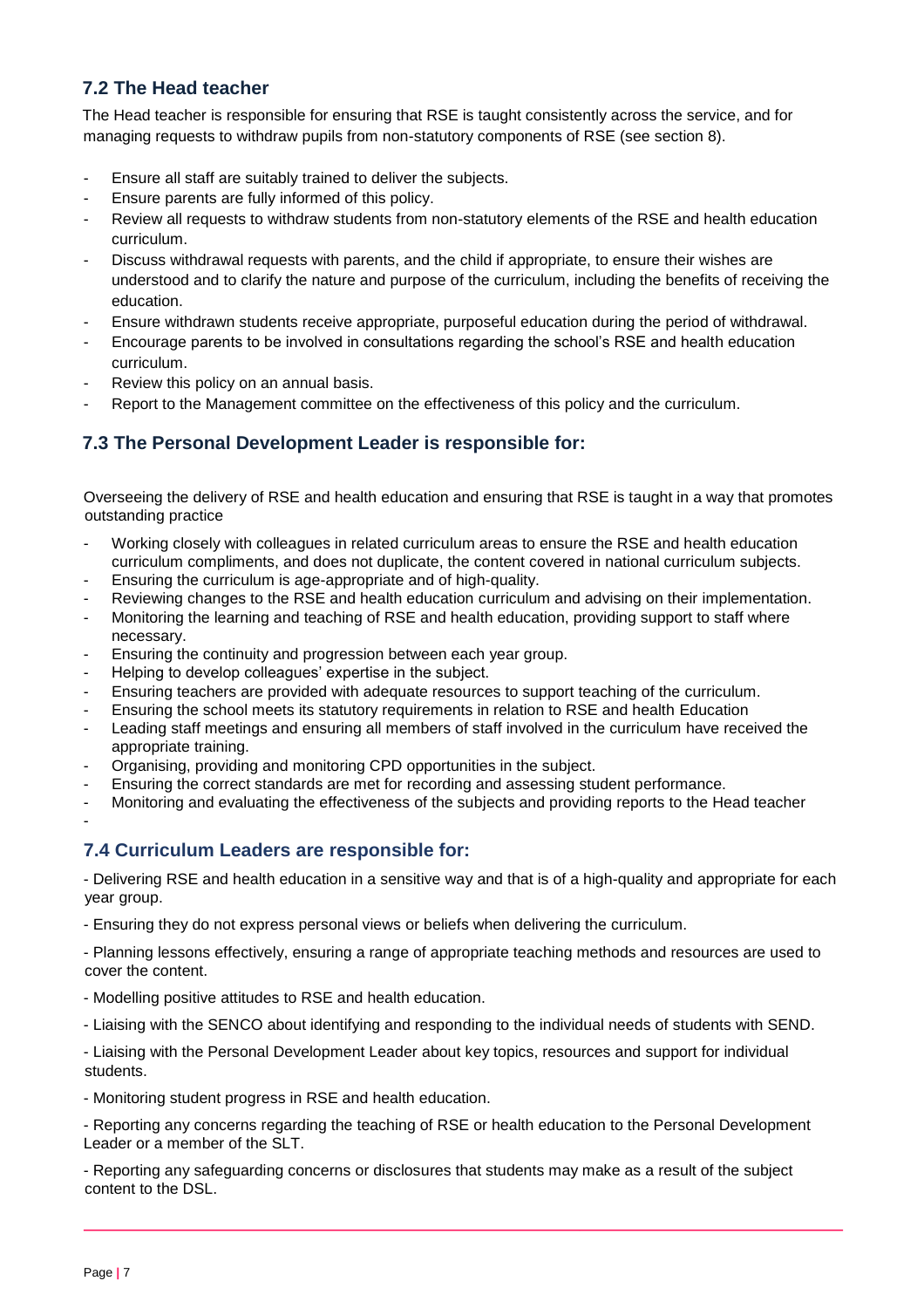• Responding appropriately to students whose parents have requested to withdraw them from the nonstatutory components of RSE, by providing them with alternative education opportunities.

The SENCO is responsible for:

- Advising teaching staff how best to identify and support students' individual needs.
- Advising staff on the use of TAs in order to meet students' individual needs.

Staff are responsible for:

- Delivering RSE in a sensitive way
- Modelling positive attitudes to RSE
- > Monitoring progress
- Responding to the needs of individual pupils
- Responding appropriately to pupils whose parents wish them to be withdrawn from the non-statutory components of RSE

Staff do not have the right to opt out of teaching RSE. Staff who have concerns about teaching RSE are encouraged to discuss this with the head teacher.

Staff responsible for teaching RSE:

- H Bennett AHT Personal development
- E. Lewis Citizenship Lead
- R Sharma AHT Staplehurst

#### **7.4 Pupils**

Pupils are expected to engage fully in RSE and, when discussing issues related to RSE, treat others with respect and sensitivity.

### **7. Parents' right to withdraw**

Parents have the right to withdraw their children from the non-statutory components of sex education within RSE up to and until 3 terms before the child turns 16. After this point, if the child wishes to receive sex education rather than being withdrawn, the school will arrange this.

Requests for withdrawal should be put in writing using the form found in Appendix 3 of this policy and addressed to the Executive head teacher.

A copy of withdrawal requests will be placed in the pupil's educational record. The Executive head teacher will discuss the request with parents and take appropriate action.

Alternative work will be given to pupils who are withdrawn from sex education.

### **8. Training**

Staff joining the Rosewood School will have the opportunity to attend bespoke CPD to support knowledge on the delivery of the PSHE curriculum.

The AHT in charge of Personal development will invite visitors from outside the school, such as school nurses or sexual health professionals, to provide support and training to staff teaching RSE.

### **9. Monitoring arrangements**

The delivery of RSE is monitored by H Bennett –AHT Personal Development through: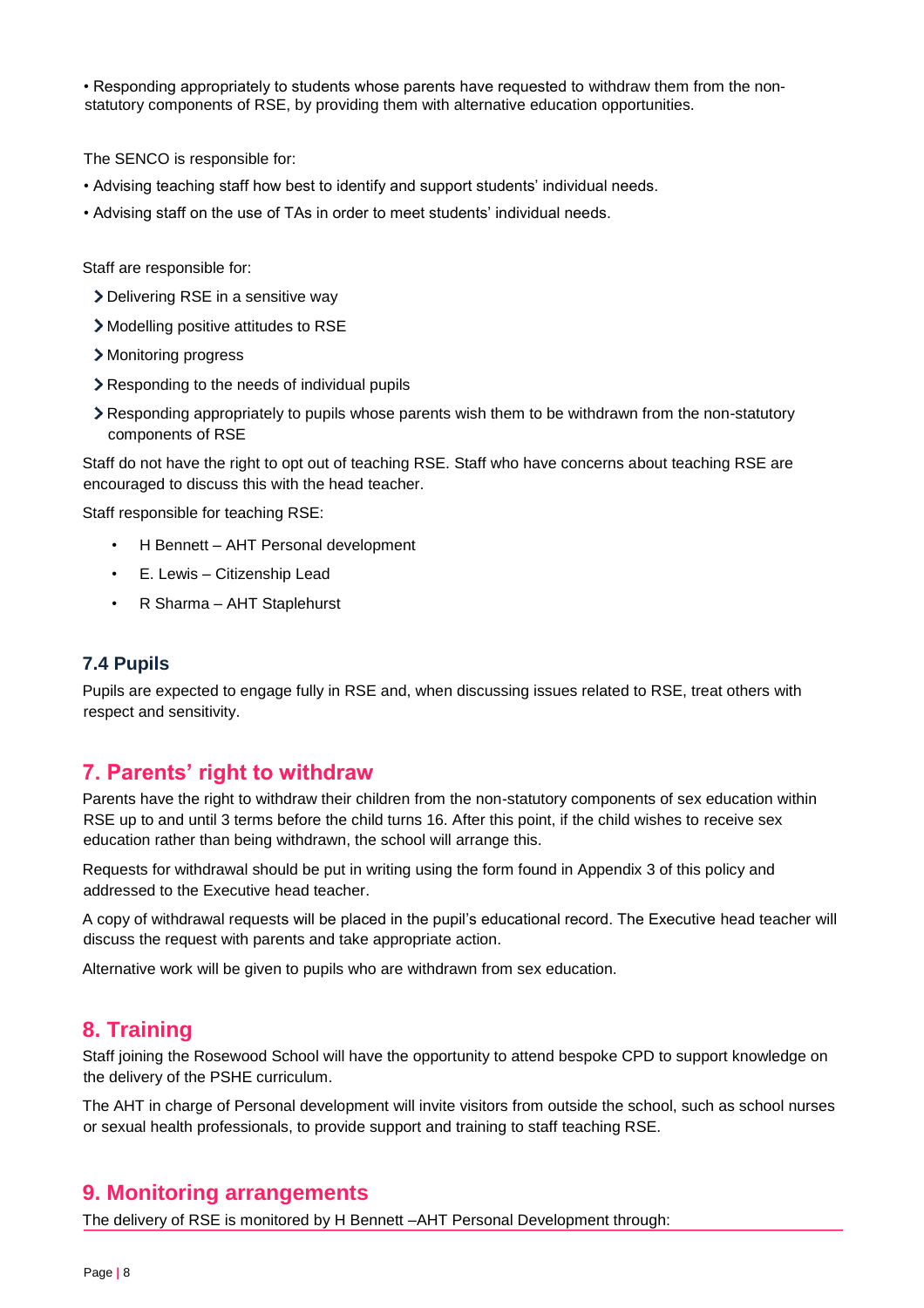Termly Quality Assurance focusing on learning walks, book scrunities and planning scrutinies. Pupils' development in RSE is monitored by class teachers as part of our internal assessment systems. The policy will be approved by the Management Committee.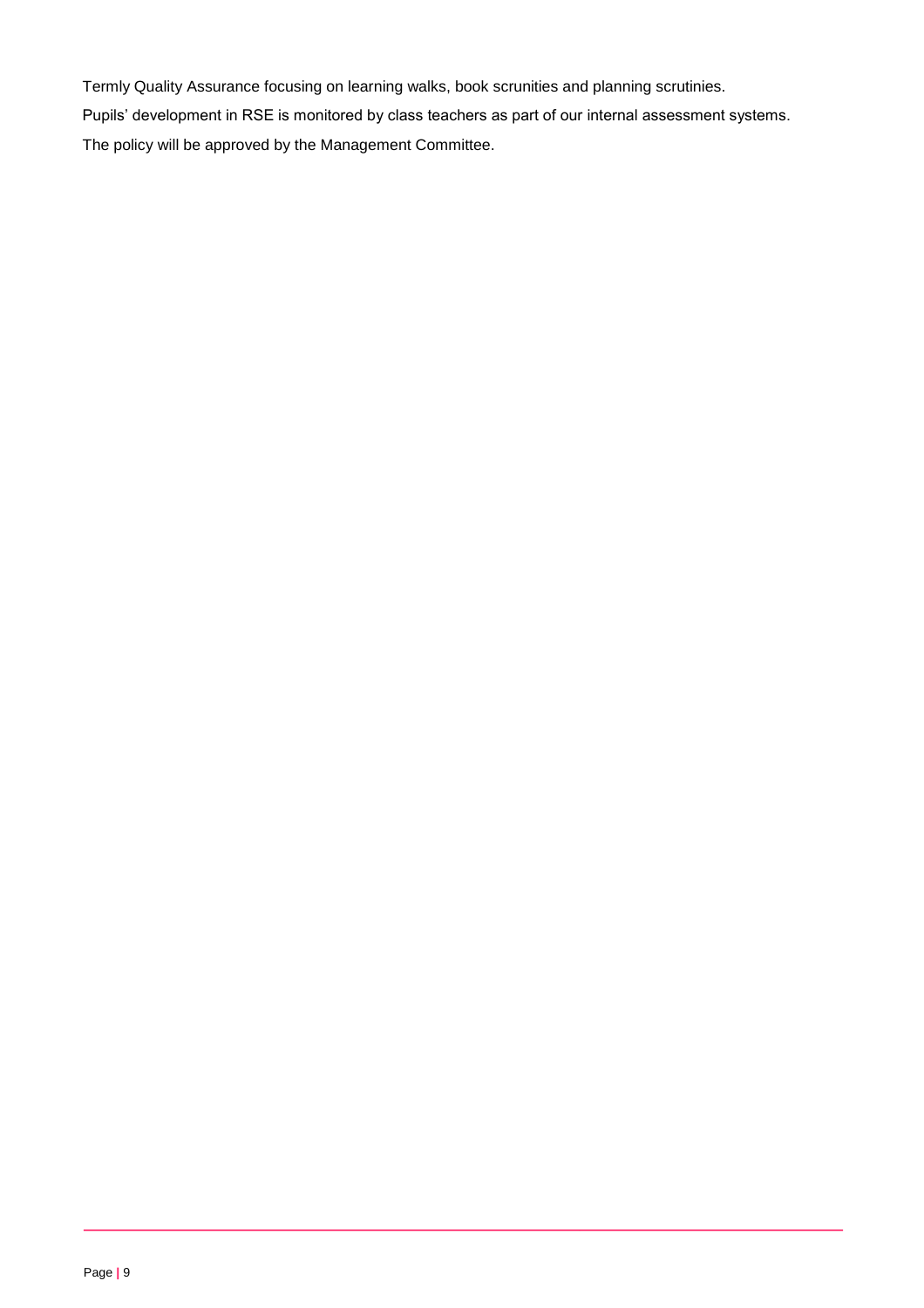| KS3                                                                                 | Term 1                                                                                                                  | Term <sub>2</sub>                                                                                                                                 | Term <sub>3</sub>                                                                                                    | Term 4                                                                                                   | Term 5                                                                                                         | Term 6                                                                                                                 |
|-------------------------------------------------------------------------------------|-------------------------------------------------------------------------------------------------------------------------|---------------------------------------------------------------------------------------------------------------------------------------------------|----------------------------------------------------------------------------------------------------------------------|----------------------------------------------------------------------------------------------------------|----------------------------------------------------------------------------------------------------------------|------------------------------------------------------------------------------------------------------------------------|
| <b>Health and</b><br><b>Wellbeing</b><br><b>Living in the</b><br><b>Wider World</b> | Peer Influence, substance<br>use and gangs<br>Self-concept                                                              | Networking skills, Online<br><b>Reputation and Social</b><br>Networking                                                                           | <b>Relationships</b><br>Diversity, prejudice,<br>discrimination and<br>bullying                                      | <b>Sleep and Personal</b><br>hygiene<br><b>Work and career</b>                                           | <b>Relationships</b><br>Consent<br>Contraception and<br>parenthood                                             | Strategies to safely<br>manage information<br>online<br>Benefits and positive<br>use of social media                   |
| <b>Relationships</b>                                                                | Mental health and<br>emotional wellbeing<br><b>Assertiveness</b><br><b>Gang exploitation</b><br><b>Substance Misuse</b> | <b>Organisational skills</b><br><b>Online Reputation and</b><br>Social Networking<br>Employers rights and<br>financial choices<br>Self confidence | <b>Healthy Relationships</b><br><b>Relationship values</b><br>Forming and<br>maintaining respectful<br>relationships | Media literacy and<br>digital resilience                                                                 | Stereotyping,<br>prejudice and<br>discrimination<br>Bullying, abuse and<br>discrimination<br>Social influences | Potential Influence of<br>extreme views<br><b>Financial choices</b>                                                    |
|                                                                                     |                                                                                                                         |                                                                                                                                                   |                                                                                                                      |                                                                                                          |                                                                                                                |                                                                                                                        |
| <b>KS4 Y10</b>                                                                      | Attitudes to mental health<br><b>Promoting emotional</b><br>wellbeing<br>Unhealthy coping<br>strategies                 | <b>Fake News</b><br><b>Religions Vs Cults</b><br><b>Exploring British values</b><br>International<br>Organisations                                | <b>Diversity</b><br><b>Beginning</b><br><b>Relationships</b><br><b>Introducing Consent</b>                           | <b>Sleep and Personal</b><br>hygiene<br><b>Diet and Exercise</b><br><b>Smoking and Peer</b><br>Influence | <b>Valuing diversity</b><br>Understanding and<br>preventing extremism<br>Knife violence                        | <b>Attitudes to Money</b><br>and Personal<br><b>Budgeting</b><br><b>Online Content and</b><br><b>Critical Thinking</b> |
|                                                                                     | Coping Strategies -<br><b>Building Resilience</b>                                                                       | The UK's role in<br>supporting other<br>countries                                                                                                 | Introduction to<br>Contraception<br><b>Preventing STIs</b>                                                           | <b>STIs and Treatment</b><br>Fertility                                                                   | <b>Online Gambling</b>                                                                                         | Propaganda and the<br>Media<br><b>Online Contacts</b>                                                                  |
|                                                                                     | <b>Healthy coping strategies</b><br>Dealing with change                                                                 | Conflict<br>Women's Rights and<br>Equality                                                                                                        | <b>Capacity to Consent</b><br>Parenting                                                                              |                                                                                                          |                                                                                                                | Causes of cybercrime<br>Gamblng                                                                                        |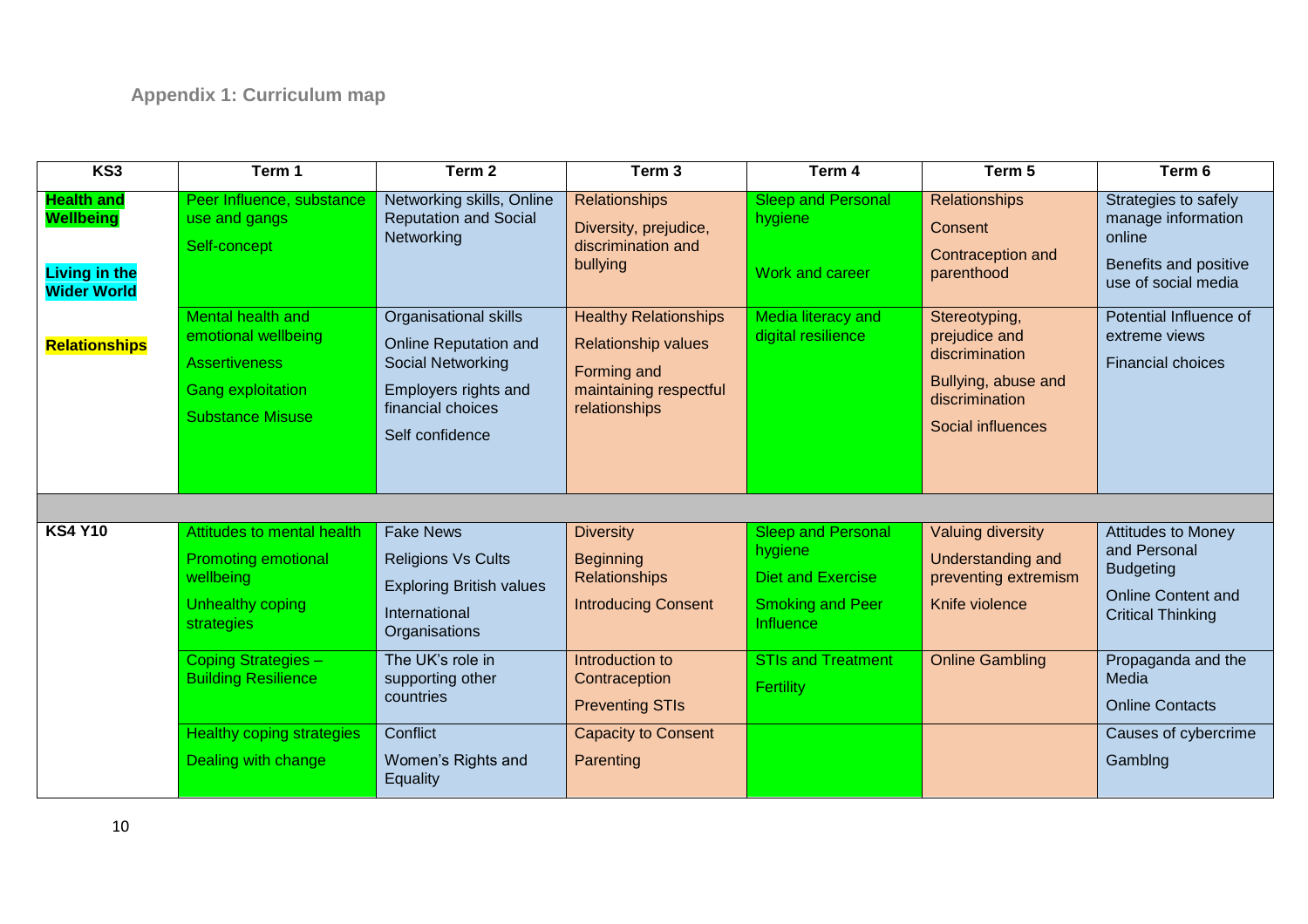| <b>KS4 Y11</b> | <b>Donation</b><br><b>Teenage Pregnancy</b><br><b>Abortion Laws, morals</b><br>and ethics                                                                                                                            | Live Streaming, Virtual<br>Reality, Augmented<br>Reality & Gaming<br><b>Cosmetic Surgery</b><br><b>Online Reputation &amp;</b><br><b>Digital Footprints</b> | Peer on Peer bullying<br><b>Sexual Health</b><br>Respect and<br><b>Relationships</b><br>Contraception | Sleep<br>Diet and Exercise<br><b>Smoking and Peer</b><br>Influence<br><b>Alcohol and Peer</b><br><b>Influence</b><br><b>STIs and Treatment</b> | Maintaining respectful<br>relationships<br><b>Building relationships</b><br><b>Revision techniques</b><br>Exam stress |  |
|----------------|----------------------------------------------------------------------------------------------------------------------------------------------------------------------------------------------------------------------|-------------------------------------------------------------------------------------------------------------------------------------------------------------|-------------------------------------------------------------------------------------------------------|------------------------------------------------------------------------------------------------------------------------------------------------|-----------------------------------------------------------------------------------------------------------------------|--|
|                | Manage risk in relation to<br>gangs<br>Positive social norms in<br>relation to drug and<br>alcohol use<br>Legal and health risks in<br>relation to drug and<br>alcohol use, including<br>addiction and<br>dependence | Drugs NPS<br><b>Festivals and Drugs</b><br>War on drugs                                                                                                     |                                                                                                       |                                                                                                                                                |                                                                                                                       |  |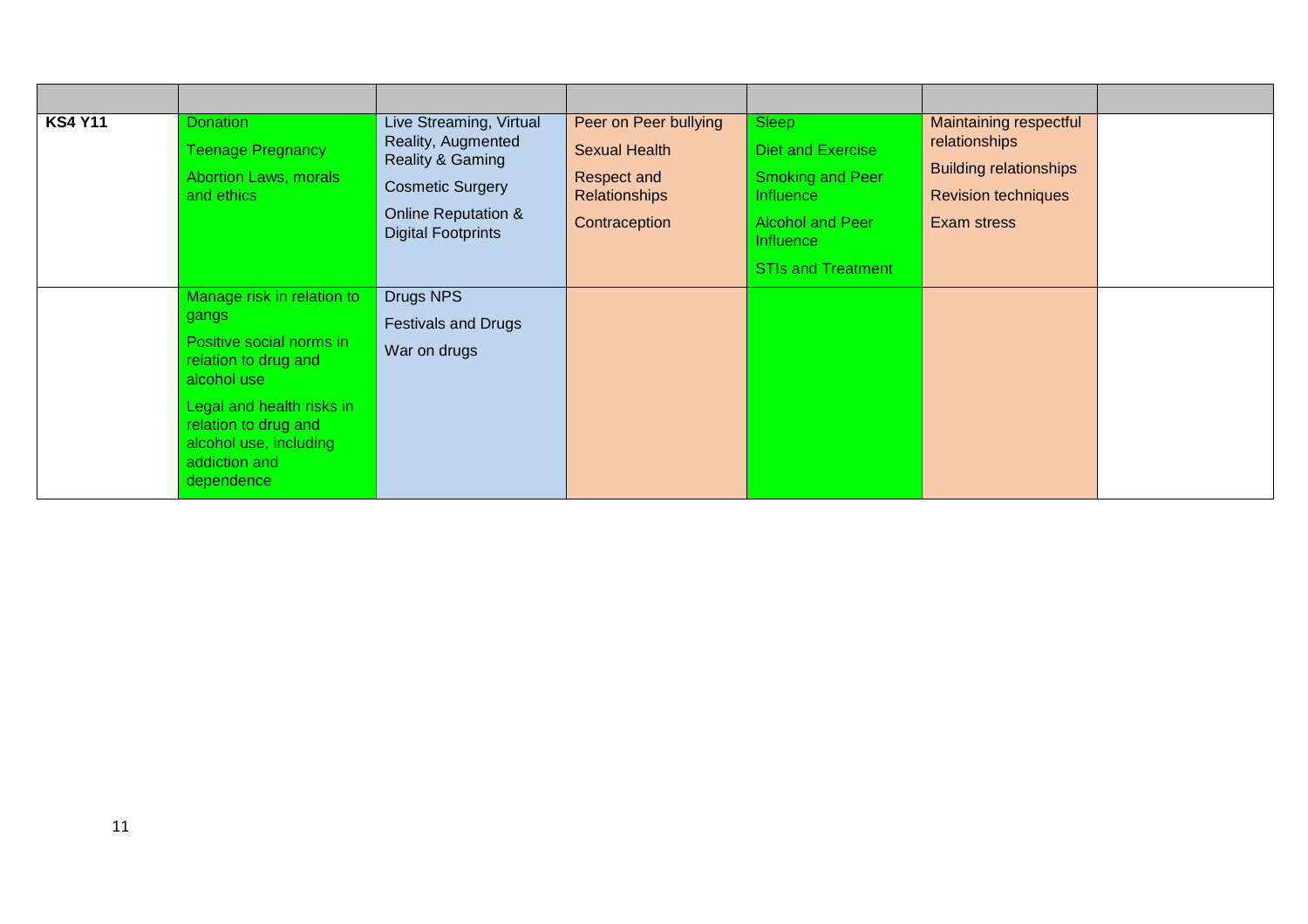| <b>TOPIC</b>                                | <b>PUPILS SHOULD KNOW</b>                                                                                                                                                                                                                                                                                                                                                                                                                                                                                                                                                                                                                                                                                                                                                                                                                                                                                                                                                                                                                                       |
|---------------------------------------------|-----------------------------------------------------------------------------------------------------------------------------------------------------------------------------------------------------------------------------------------------------------------------------------------------------------------------------------------------------------------------------------------------------------------------------------------------------------------------------------------------------------------------------------------------------------------------------------------------------------------------------------------------------------------------------------------------------------------------------------------------------------------------------------------------------------------------------------------------------------------------------------------------------------------------------------------------------------------------------------------------------------------------------------------------------------------|
| Families and<br>people who care<br>about me | That families are important for children growing up because they can give love, security and stability<br>The characteristics of healthy family life, commitment to each other, including in times of difficulty, protection and care for children and<br>other family members, the importance of spending time together and sharing each other's lives<br>That others' families, either in school or in the wider world, sometimes look different from their family, but that they should respect<br>those differences and know that other children's families are also characterised by love and care<br>That stable, caring relationships, which may be of different types, are at the heart of happy families, and are important for children's<br>security as they grow up<br>That marriage represents a formal and legally recognised commitment of two people to each other which is intended to be lifelong<br>How to recognise if family relationships are making them feel unhappy or unsafe, and how to seek help or advice from others if<br>needed |
| Caring<br>friendships                       | How important friendships are in making us feel happy and secure, and how people choose and make friends<br>The characteristics of friendships, including mutual respect, truthfulness, trustworthiness, loyalty, kindness, generosity, trust, sharing<br>interests and experiences and support with problems and difficulties<br>That healthy friendships are positive and welcoming towards others, and do not make others feel lonely or excluded<br>That most friendships have ups and downs, and that these can often be worked through so that the friendship is repaired or even<br>strengthened, and that resorting to violence is never right<br>How to recognise who to trust and who not to trust, how to judge when a friendship is making them feel unhappy or uncomfortable,<br>managing conflict, how to manage these situations and how to seek help or advice from others, if needed                                                                                                                                                           |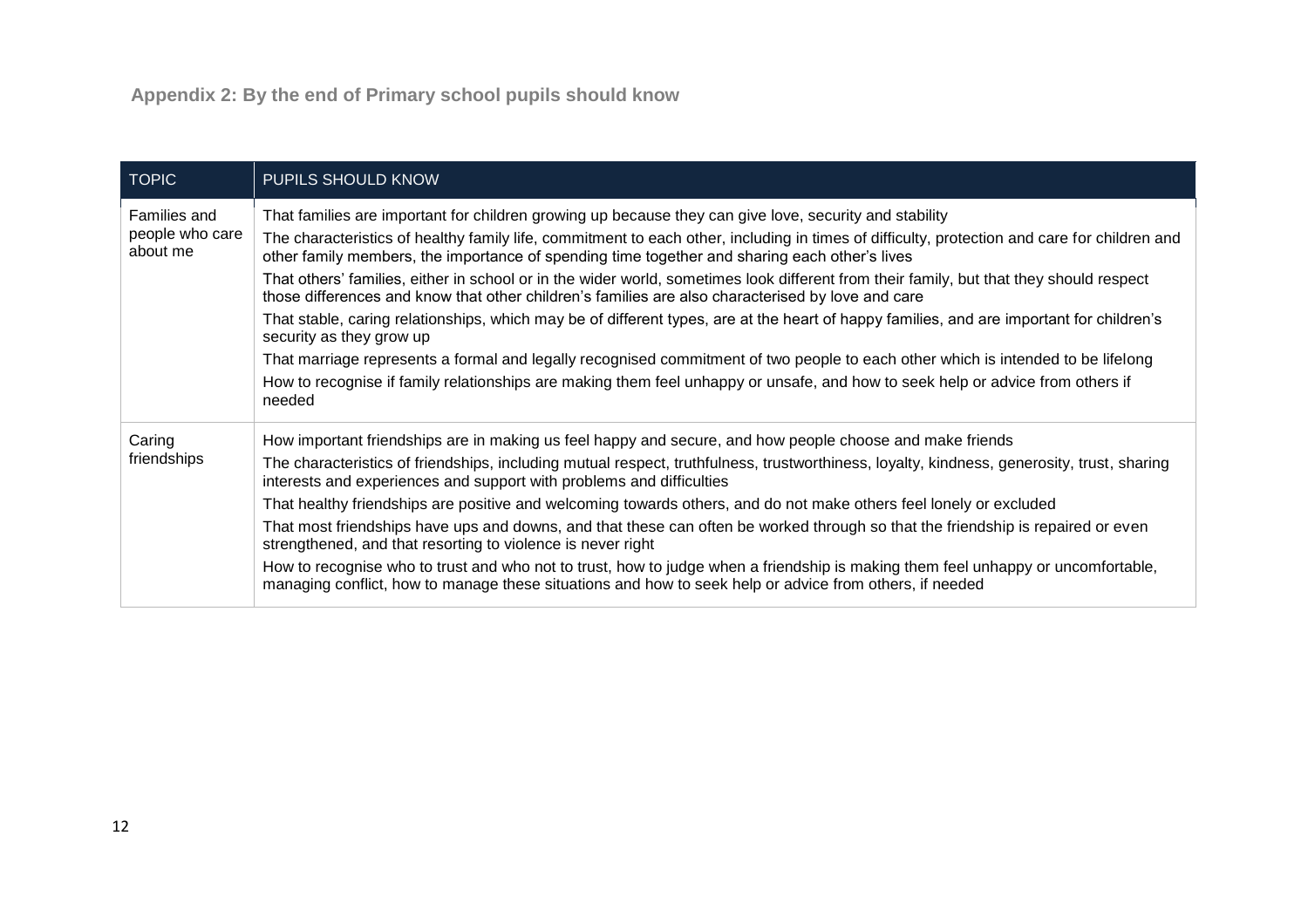| <b>TOPIC</b>                | PUPILS SHOULD KNOW                                                                                                                                                                                                          |
|-----------------------------|-----------------------------------------------------------------------------------------------------------------------------------------------------------------------------------------------------------------------------|
| Respectful<br>relationships | The importance of respecting others, even when they are very different from them (for example, physically, in character, personality or<br>backgrounds), or make different choices or have different preferences or beliefs |
|                             | Practical steps they can take in a range of different contexts to improve or support respectful relationships                                                                                                               |
|                             | The conventions of courtesy and manners                                                                                                                                                                                     |
|                             | The importance of self-respect and how this links to their own happiness                                                                                                                                                    |
|                             | That in school and in wider society they can expect to be treated with respect by others, and that in turn they should show due respect<br>to others, including those in positions of authority                             |
|                             | About different types of bullying (including cyberbullying), the impact of bullying, responsibilities of bystanders (primarily reporting<br>bullying to an adult) and how to get help                                       |
|                             | What a stereotype is, and how stereotypes can be unfair, negative or destructive                                                                                                                                            |
|                             | The importance of permission-seeking and giving in relationships with friends, peers and adults                                                                                                                             |
| Online                      | That people sometimes behave differently online, including by pretending to be someone they are not                                                                                                                         |
| relationships               | That the same principles apply to online relationships as to face-to face relationships, including the importance of respect for others<br>online including when we are anonymous                                           |
|                             | The rules and principles for keeping safe online, how to recognise risks, harmful content and contact, and how to report them                                                                                               |
|                             | How to critically consider their online friendships and sources of information including awareness of the risks associated with people<br>they have never met                                                               |
|                             | How information and data is shared and used online                                                                                                                                                                          |
| Being safe                  | What sorts of boundaries are appropriate in friendships with peers and others (including in a digital context)                                                                                                              |
|                             | About the concept of privacy and the implications of it for both children and adults; including that it is not always right to keep secrets if<br>they relate to being safe                                                 |
|                             | That each person's body belongs to them, and the differences between appropriate and inappropriate or unsafe physical, and other,<br>contact                                                                                |
|                             | How to respond safely and appropriately to adults they may encounter (in all contexts, including online) whom they do not know                                                                                              |
|                             | How to recognise and report feelings of being unsafe or feeling bad about any adult                                                                                                                                         |
|                             | How to ask for advice or help for themselves or others, and to keep trying until they are heard                                                                                                                             |
|                             | How to report concerns or abuse, and the vocabulary and confidence needed to do so                                                                                                                                          |
|                             | Where to get advice e.g. family, school and/or other sources                                                                                                                                                                |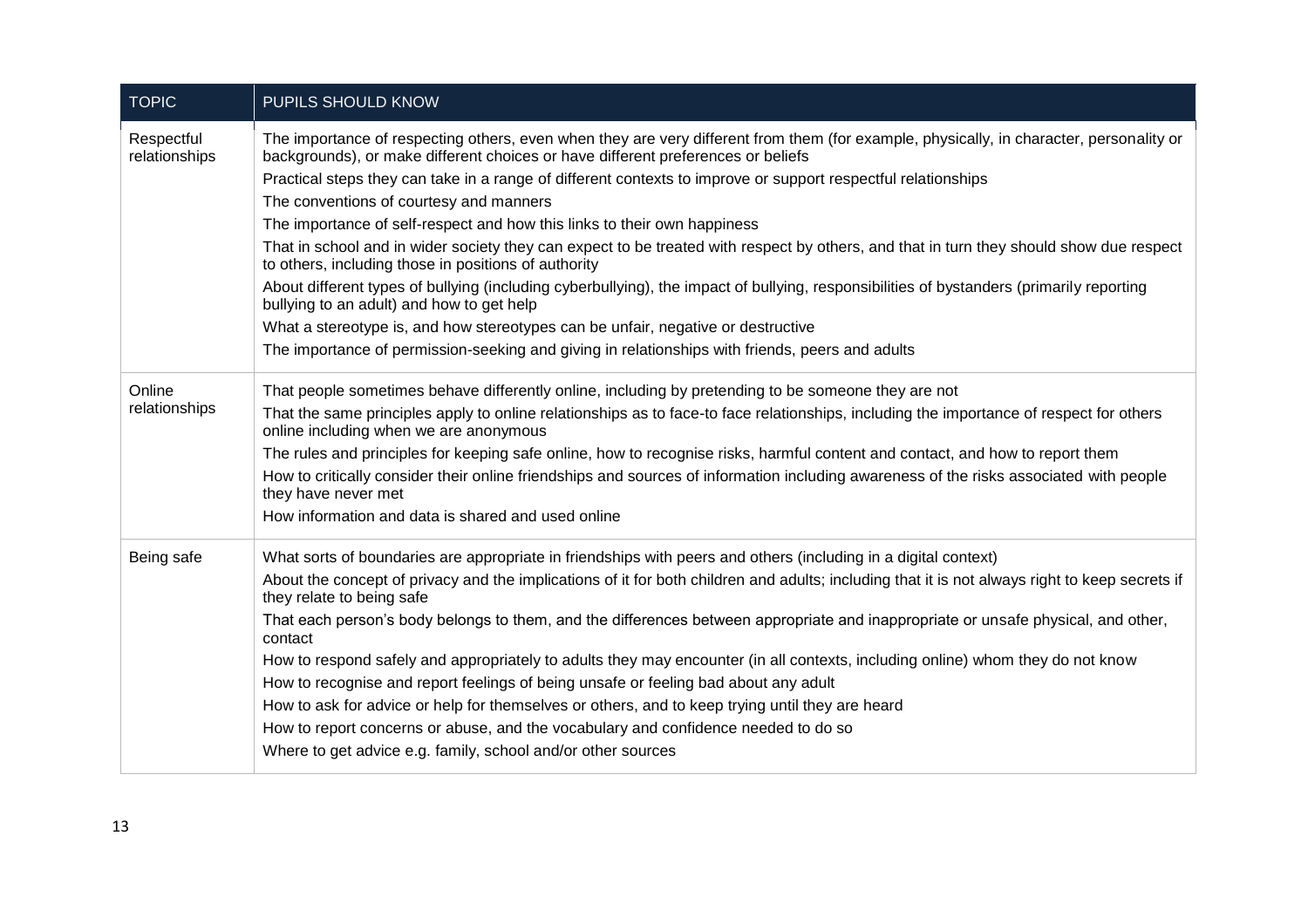| <b>TOPIC</b>                              | PUPILS SHOULD KNOW                                                                                                                                                                                                                                                                                                                                                                                                                                                                                                                                                                                                                                                                                                                                                                                                                                                                                                                                                                                                                   |
|-------------------------------------------|--------------------------------------------------------------------------------------------------------------------------------------------------------------------------------------------------------------------------------------------------------------------------------------------------------------------------------------------------------------------------------------------------------------------------------------------------------------------------------------------------------------------------------------------------------------------------------------------------------------------------------------------------------------------------------------------------------------------------------------------------------------------------------------------------------------------------------------------------------------------------------------------------------------------------------------------------------------------------------------------------------------------------------------|
| Families                                  | That there are different types of committed, stable relationships<br>How these relationships might contribute to human happiness and their importance for bringing up children<br>What marriage is, including their legal status e.g. that marriage carries legal rights and protections not available to couples who are<br>cohabiting or who have married, for example, in an unregistered religious ceremony<br>Why marriage is an important relationship choice for many couples and why it must be freely entered into<br>The characteristics and legal status of other types of long-term relationships<br>The roles and responsibilities of parents with respect to raising of children, including the characteristics of successful parenting<br>How to: determine whether other children, adults or sources of information are trustworthy: judge when a family, friend, intimate or<br>other relationship is unsafe (and to recognise this in others' relationships); and, how to seek help or advice, including reporting |
|                                           | concerns about others, if needed                                                                                                                                                                                                                                                                                                                                                                                                                                                                                                                                                                                                                                                                                                                                                                                                                                                                                                                                                                                                     |
| Respectful<br>relationships,<br>including | The characteristics of positive and healthy friendships (in all contexts, including online) including: trust, respect, honesty, kindness,<br>generosity, boundaries, privacy, consent and the management of conflict, reconciliation and ending relationships. This includes<br>different (non-sexual) types of relationship                                                                                                                                                                                                                                                                                                                                                                                                                                                                                                                                                                                                                                                                                                         |
| friendships                               | Practical steps they can take in a range of different contexts to improve or support respectful relationships                                                                                                                                                                                                                                                                                                                                                                                                                                                                                                                                                                                                                                                                                                                                                                                                                                                                                                                        |
|                                           | How stereotypes, in particular stereotypes based on sex, gender, race, religion, sexual orientation or disability, can cause damage<br>(e.g. how they might normalise non-consensual behaviour or encourage prejudice)                                                                                                                                                                                                                                                                                                                                                                                                                                                                                                                                                                                                                                                                                                                                                                                                               |
|                                           | That in school and in wider society they can expect to be treated with respect by others, and that in turn they should show due respect<br>to others, including people in positions of authority and due tolerance of other people's beliefs                                                                                                                                                                                                                                                                                                                                                                                                                                                                                                                                                                                                                                                                                                                                                                                         |
|                                           | About different types of bullying (including cyberbullying), the impact of bullying, responsibilities of bystanders to report bullying and<br>how and where to get help                                                                                                                                                                                                                                                                                                                                                                                                                                                                                                                                                                                                                                                                                                                                                                                                                                                              |
|                                           | That some types of behaviour within relationships are criminal, including violent behaviour and coercive control                                                                                                                                                                                                                                                                                                                                                                                                                                                                                                                                                                                                                                                                                                                                                                                                                                                                                                                     |
|                                           | What constitutes sexual harassment and sexual violence and why these are always unacceptable                                                                                                                                                                                                                                                                                                                                                                                                                                                                                                                                                                                                                                                                                                                                                                                                                                                                                                                                         |
|                                           | The legal rights and responsibilities regarding equality (particularly with reference to the protected characteristics as defined in the<br>Equality Act 2010) and that everyone is unique and equal                                                                                                                                                                                                                                                                                                                                                                                                                                                                                                                                                                                                                                                                                                                                                                                                                                 |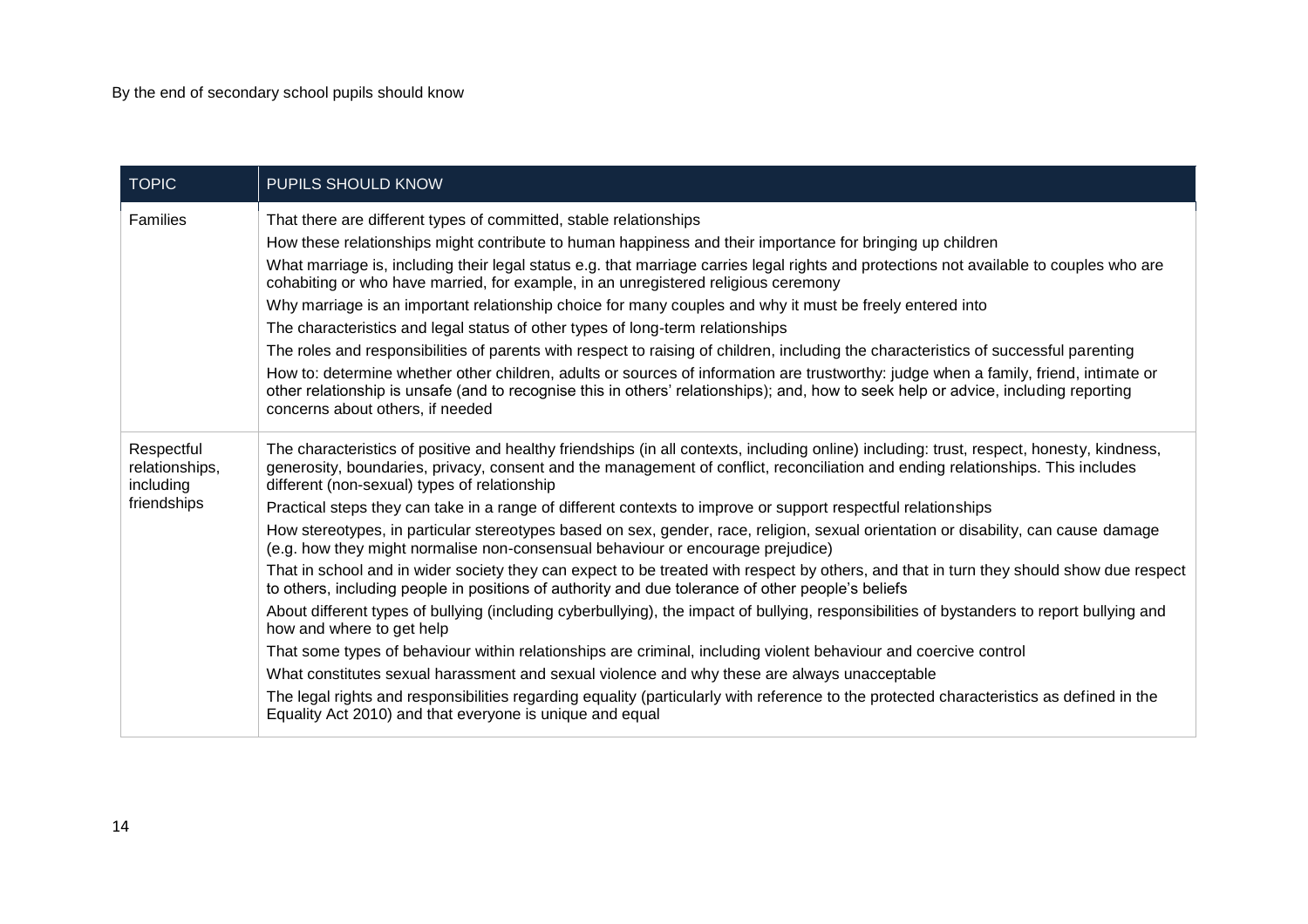| <b>TOPIC</b>        | PUPILS SHOULD KNOW                                                                                                                                                                                                                                                                                                                                                                                                                         |
|---------------------|--------------------------------------------------------------------------------------------------------------------------------------------------------------------------------------------------------------------------------------------------------------------------------------------------------------------------------------------------------------------------------------------------------------------------------------------|
| Online and<br>media | Their rights, responsibilities and opportunities online, including that the same expectations of behaviour apply in all contexts, including<br>online                                                                                                                                                                                                                                                                                      |
|                     | About online risks, including that any material someone provides to another has the potential to be shared online and the difficulty of<br>removing potentially compromising material placed online                                                                                                                                                                                                                                        |
|                     | Not to provide material to others that they would not want shared further and not to share personal material which is sent to them                                                                                                                                                                                                                                                                                                         |
|                     | What to do and where to get support to report material or manage issues online                                                                                                                                                                                                                                                                                                                                                             |
|                     | The impact of viewing harmful content                                                                                                                                                                                                                                                                                                                                                                                                      |
|                     | That specifically sexually explicit material e.g. pornography presents a distorted picture of sexual behaviours, can damage the way<br>people see themselves in relation to others and negatively affect how they behave towards sexual partners                                                                                                                                                                                           |
|                     | That sharing and viewing indecent images of children (including those created by children) is a criminal offence which carries severe<br>penalties including jail                                                                                                                                                                                                                                                                          |
|                     | How information and data is generated, collected, shared and used online                                                                                                                                                                                                                                                                                                                                                                   |
| Being safe          | The concepts of, and laws relating to, sexual consent, sexual exploitation, abuse, grooming, coercion, harassment, rape, domestic<br>abuse, forced marriage, honour-based violence and FGM, and how these can affect current and future relationships<br>How people can actively communicate and recognise consent from others, including sexual consent, and how and when consent can<br>be withdrawn (in all contexts, including online) |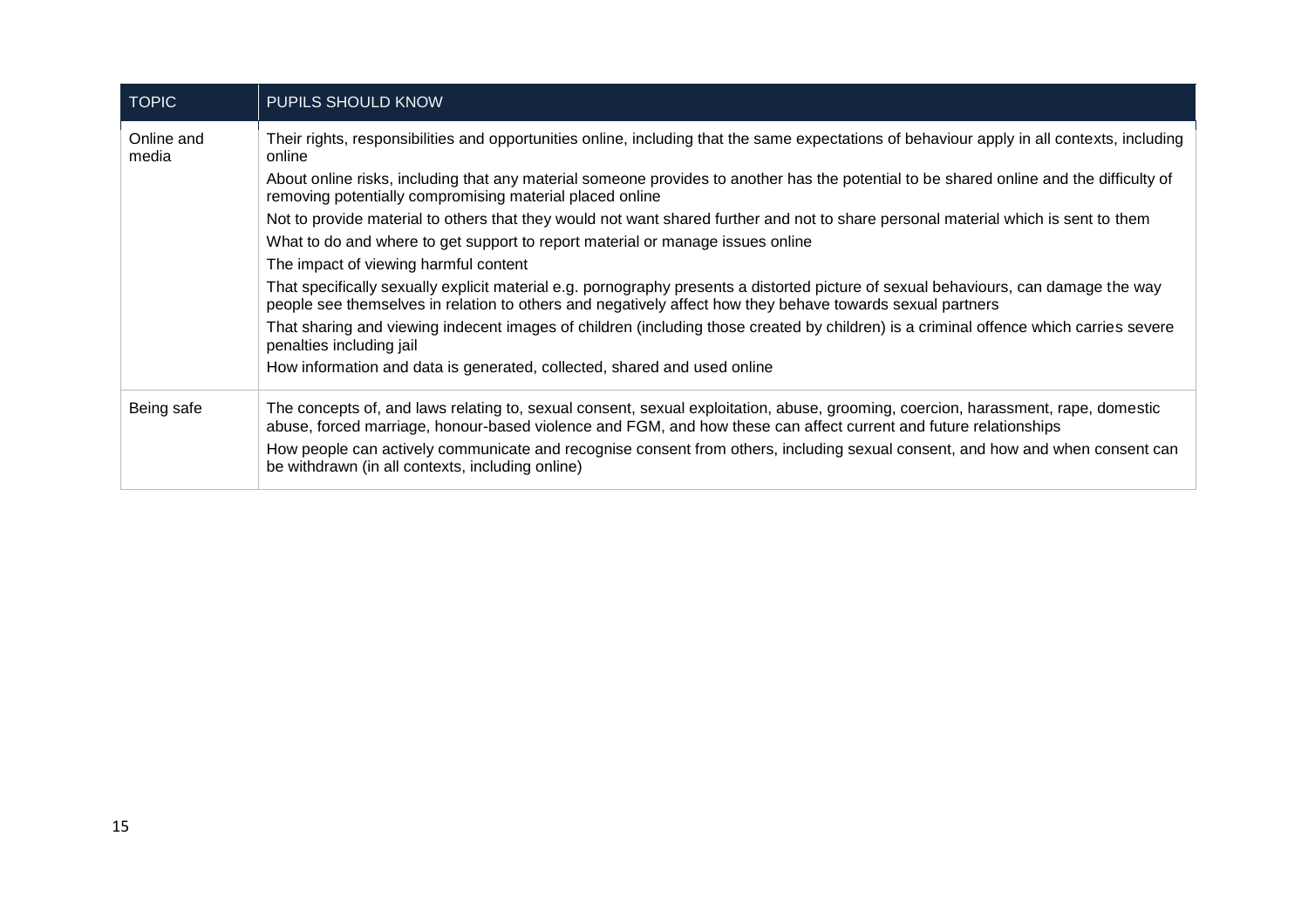| <b>TOPIC</b>                                                 | <b>PUPILS SHOULD KNOW</b>                                                                                                                                                                                                |
|--------------------------------------------------------------|--------------------------------------------------------------------------------------------------------------------------------------------------------------------------------------------------------------------------|
| Intimate and<br>sexual<br>relationships,<br>including sexual | How to recognise the characteristics and positive aspects of healthy one-to-one intimate relationships, which include mutual respect,<br>consent, loyalty, trust, shared interests and outlook, sex and friendship       |
|                                                              | That all aspects of health can be affected by choices they make in sex and relationships, positively or negatively, e.g. physical,<br>emotional, mental, sexual and reproductive health and wellbeing                    |
| health                                                       | The facts about reproductive health, including fertility and the potential impact of lifestyle on fertility for men and women                                                                                            |
|                                                              | That there are a range of strategies for identifying and managing sexual pressure, including understanding peer pressure, resisting<br>pressure and not pressurising others                                              |
|                                                              | That they have a choice to delay sex or to enjoy intimacy without sex                                                                                                                                                    |
|                                                              | The facts about the full range of contraceptive choices, efficacy and options available                                                                                                                                  |
|                                                              | The facts around pregnancy including miscarriage                                                                                                                                                                         |
|                                                              | That there are choices in relation to pregnancy (with medically and legally accurate, impartial information on all options, including<br>keeping the baby, adoption, abortion and where to get further help)             |
|                                                              | How the different sexually transmitted infections (STIs), including HIV/AIDs, are transmitted, how risk can be reduced through safer<br>sex (including through condom use) and the importance of and facts about testing |
|                                                              | About the prevalence of some STIs, the impact they can have on those who contract them and key facts about treatment                                                                                                     |
|                                                              | How the use of alcohol and drugs can lead to risky sexual behaviour                                                                                                                                                      |
|                                                              | How to get further advice, including how and where to access confidential sexual and reproductive health advice and treatment                                                                                            |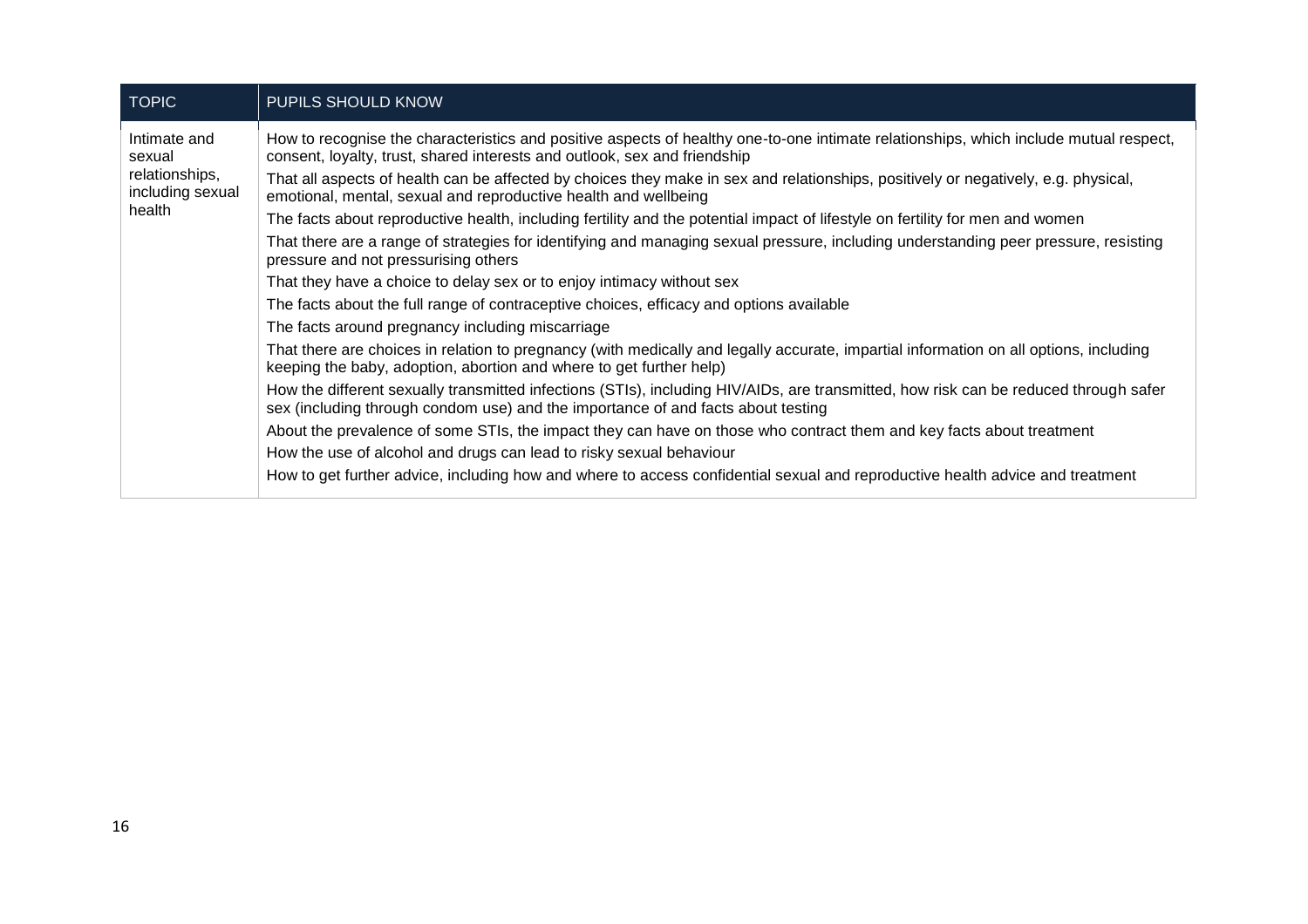# **Appendix 3: Parent form: withdrawal from sex education within RSE**

| TO BE COMPLETED BY PARENTS                                                       |  |       |  |
|----------------------------------------------------------------------------------|--|-------|--|
| Name of child                                                                    |  | Class |  |
| Name of parent                                                                   |  | Date  |  |
| Reason for withdrawing from sex education within relationships and sex education |  |       |  |
|                                                                                  |  |       |  |
|                                                                                  |  |       |  |
|                                                                                  |  |       |  |
|                                                                                  |  |       |  |
| Any other information you would like the school to consider                      |  |       |  |
|                                                                                  |  |       |  |
|                                                                                  |  |       |  |
|                                                                                  |  |       |  |